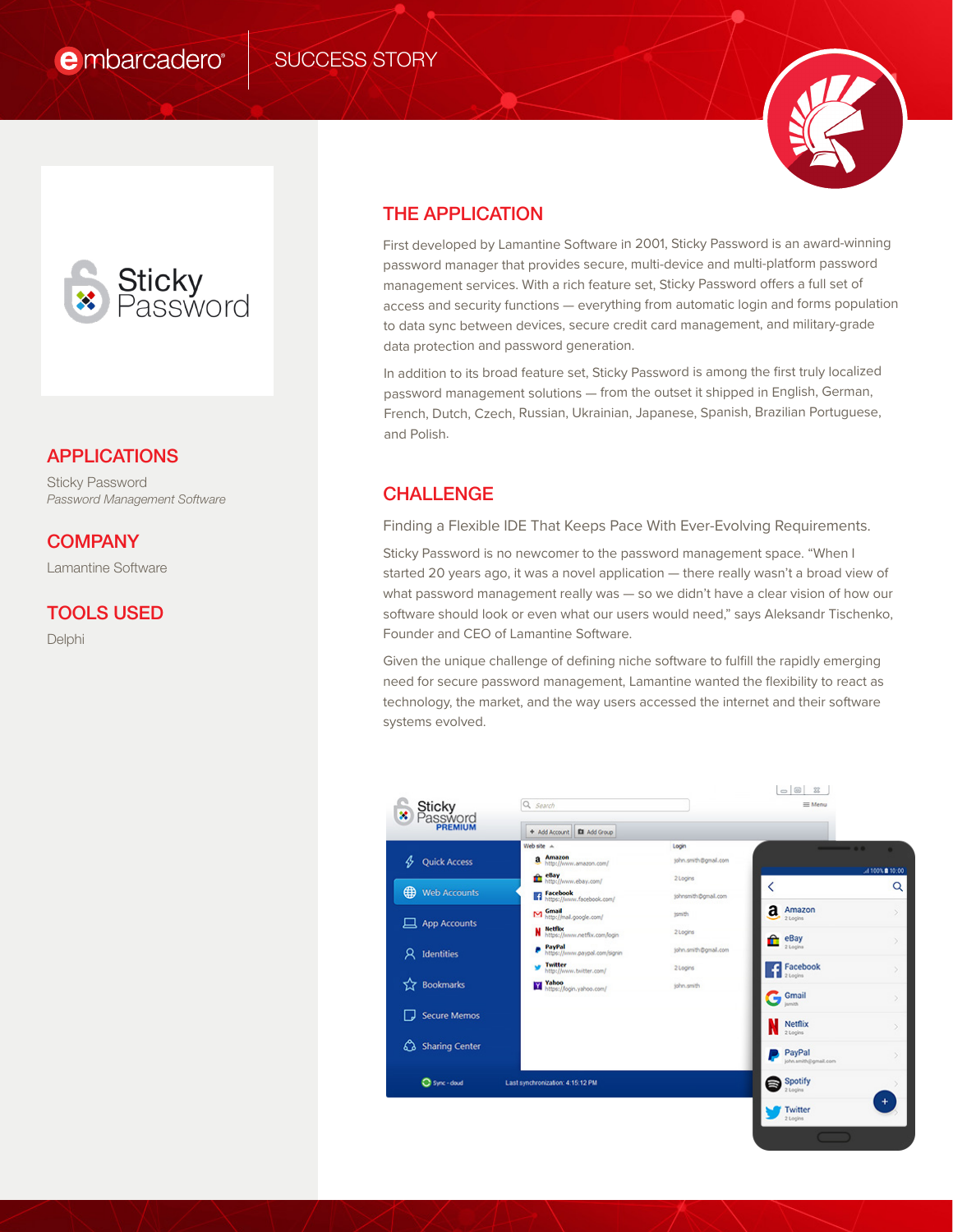

## THE DELPHI SOLUTION

Tischenko and his team considered several IDEs but each had its limitations. In the end, they opted for Delphi. "Compared to Visual Studio, Delphi is a modern tool for adaptive Rapid Application Development (RAD) with high-speed compilation. Visual Basic would have allowed us to quickly build the user interface,

however it was too limited in its language features," Tischenko says. "Delphi allowed us to build and change the user interface easily and quickly react to user feedback. I had already used Delphi on other projects, so I was familiar with its flexibility and advantages."

When I started 20 years ago, it was a novel application — there really wasn't a broad view of what password management really was — so we didn't have a clear vision of how our software should look or even what our users would need ''

## SEEING RESULTS WITH DELPHI

#### **Meeting customer requirements with a single code base**

"Using Delphi, we developed a native Windows application with a contemporary user interface and the ability to fill passwords in other applications using public and hidden Windows APIs," says Tischenko. Lamantine's team of six developers started with Delphi's RAD approach for UI design but soon shifted to breaking the UI down into individual components managed with special logic.

"Delphi gives us a quick and easy way to create our user interface and adapt it to user requirements,'' says Tischenko. "It's a powerful language that allows us to use OOP (object-oriented programming) to make our single code base flexible enough to support multiple requirements from our different partners and white label projects."

#### **Rapid development for Windows or Mac OS**

The Delphi toolset also gave the team greater flexibility. "As we started expanding to other platforms, we had to implement some core parts of the application in C++ (Visual Studio) and to integrate them with Delphi code. It worked great," Tischenko states. "For a special partner project, we also built our existing Delphi code for Mac OS in just two weeks without any issues."

#### **Reduced development and deployment cycles**

Aleksandr Tischenko, Founder and CEO of Lamantine Software<br> **Reduced development and deployment cycles**<br>
Using a RAD approach, Lamantine were also able to reduce<br>
their development and deployment cycles thanks to third-par Using a RAD approach, Lamantine were also able to reduce their development and deployment cycles thanks to third-party components, OOP support, and the quick native code compiler, "Even if we missed the API declarations for new Windows features in the RTL, we could import and use them without any problems", says Tischenko. "We could also inject our Delphi code into other applications to rapidly provide unique functionality like our Sticky Button features and automated UI."

#### **Compiling at speed**

Using Delphi command-line tools, Lamantine also saves time with automated builds. "From Git, our make script compiles all of our components and application modules, creates and code-signs the installer, and uploads it to FTP," Tishenko explains. "To create a new development environment we simply check out the code repository, install Delphi, and run the make script."

For development and debugging, the Lamartine team can compile Sticky Pass — which consists of five modules and around twenty third-party components — in five to seven minutes. "Perfect for our requirements," Tischenko adds.

# e mbarcadero

embarcadero.com sales@embarcadero.com 888-233-2224

twitter.com/EmbarcaderoTech v

- facebook.com/embarcaderotech/
- © Embarcadero Technologies, Inc. | 888-233-2224 | **imaging the linkedin.com/company/embarcadero-technologies/**